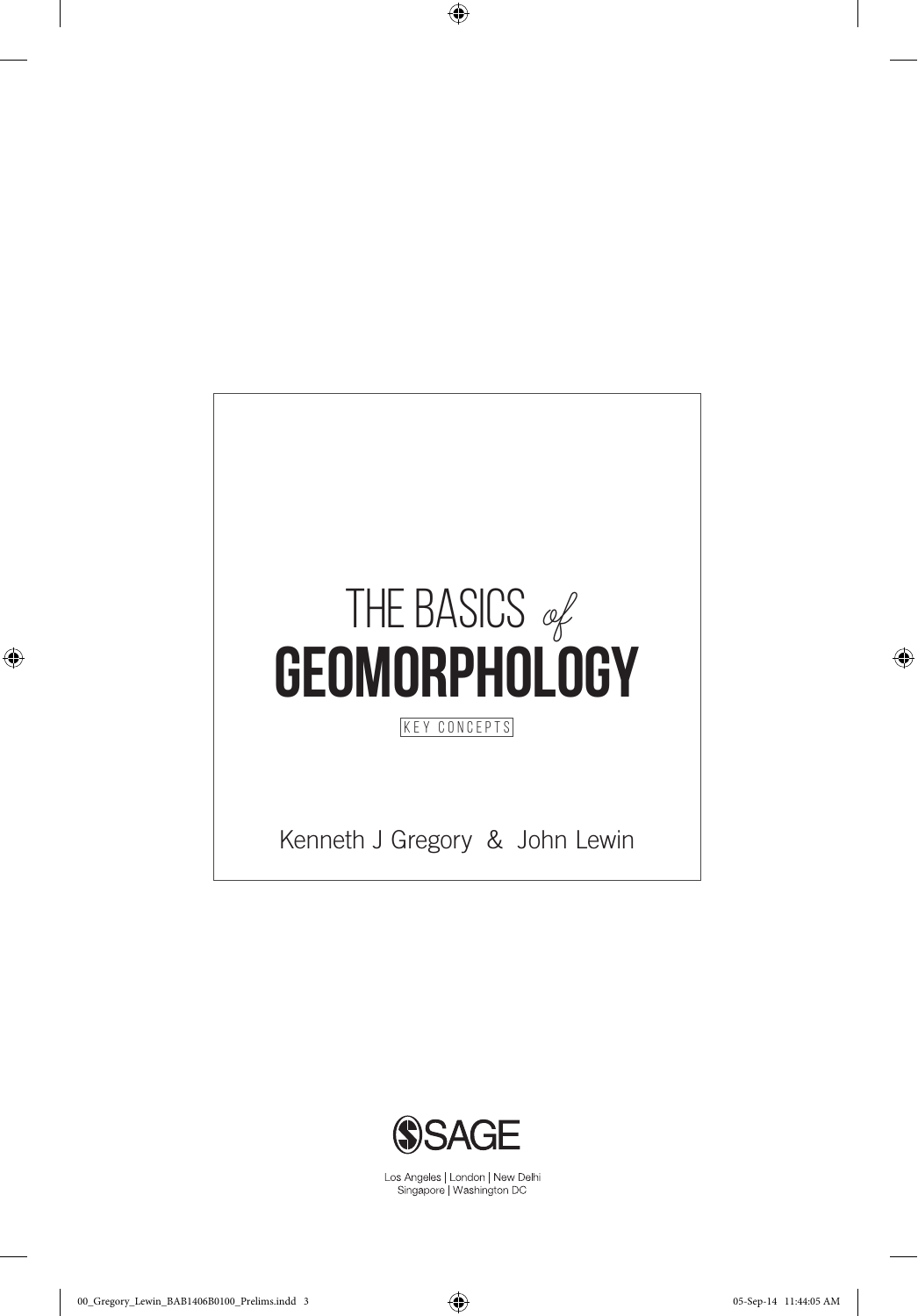⊕

*A system as a set of components and relationships between them, functioning to act as a whole, has been detectable in science and in thinking about* landforms for more than a century. For geomorphology, it was formalized in *1962 when the benefits of an open systems approach were articulated. The approach has become integral to many aspects of landform science, has been accompanied by other conceptual developments, and has been succeeded by self-organizing systems with non-linear relationships and more uncertainty.* 

The idea of a system is not new: Newton wrote of the solar system, biologists have been concerned with living systems, geographers have implicitly used the systems concept since the early days of the subject (Gregory, 2000), and most Earth scientists have probably always thought in systems terms. In Hutton's rock cycle, from his *Theory of the Earth*  (Hutton, 1788, 1795), the Earth is, in effect, being described as a system, with different system components, materials and processes through which matter is transported and recycled (Odoni and Lane, 2011). The system is now frequently employed in many scientific disciplines and, to give another example, Lovelock (2009) used Webster's *New Collegiate Dictionary* definition: 'an assemblage of objects united by some form of regular interaction or interdependence'. Geomorphological systems may now be viewed as one component of an immensely complex total Earth System including atmospheric, oceanic, biological and other elements.

As with all concepts, it is not easy to discern exactly how the **systems concept** originated and when it was first applied. In addition to early ideas about Earth systems a late 19th and early 20th century trend in the physical, especially chemistry and biological, sciences was towards a recognition of systems, and it was probably ideas from biology that led Ludwig von Bertalanffy (1901–1972) to propose *General systems theory* as an analytical framework and procedure for all sciences. Much of his published work in the field of 'organismic' biology was written in German and is thus not widely known (Drack, 2009) so that from

02\_Gregory\_Lewin\_BAB1406B0100\_Ch-02\_Section\_A.indd 13 05-Sep-14 11:44:11 AM

◈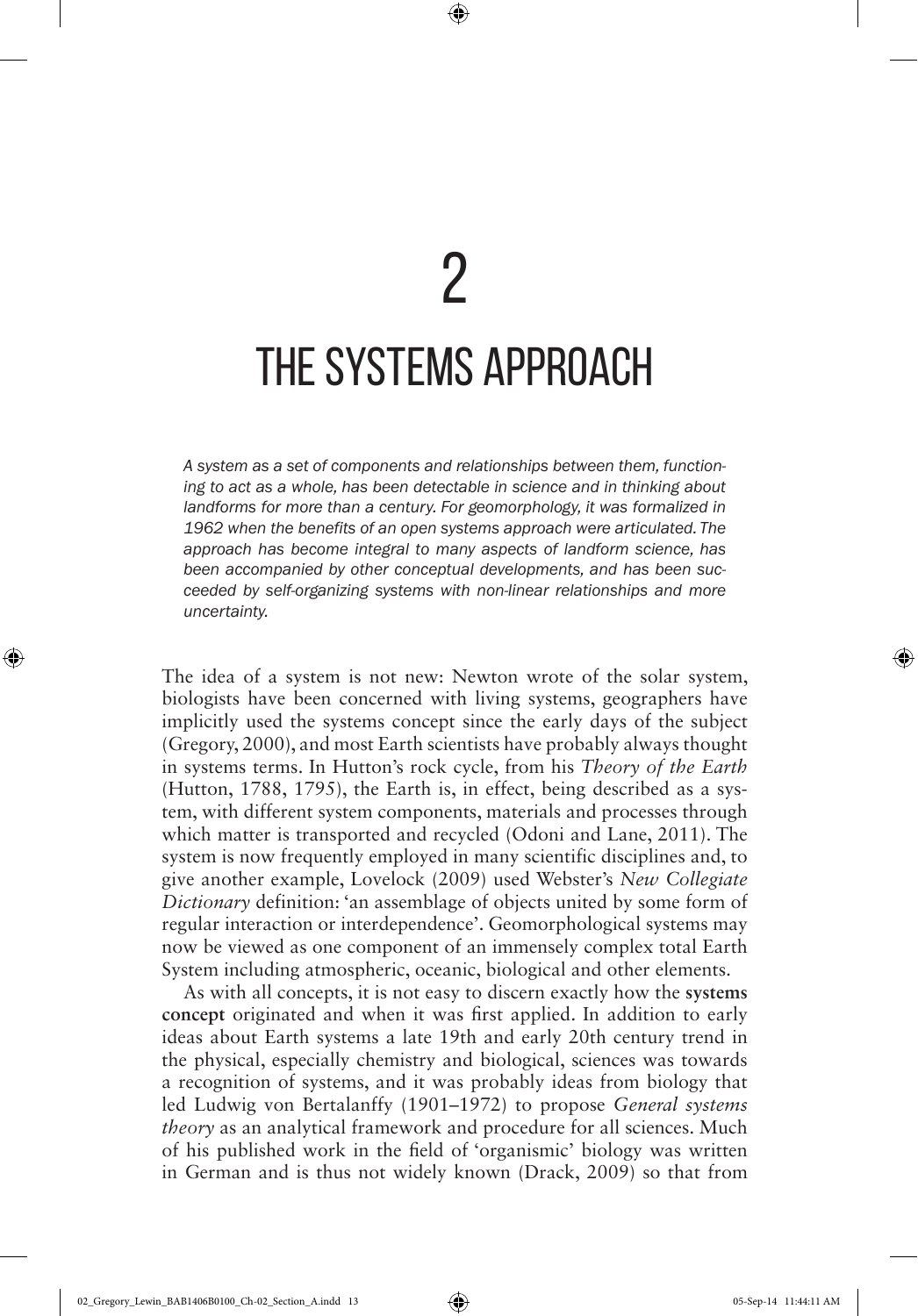⊕

1932 it was not immediately absorbed elsewhere. There were several antecedents such as von Uexküll (**Table 2.1**) that set the stage for von Bertalanffy's 1937 *General systems theory* proposal at a philosophical seminar in Chicago and formalizing systems theory in 1950.

After outlining the adoption in geomorphology (2.1), we review the implications of systems approaches embedded in landform science (2.2), to see how this is continuing to evolve (2.3).

## **2.1 Adoption of the systems approach in landform science and geomorphology**

Strands of ideas in geomorphology anticipated the advent of systems theory. These included those from G.K. Gilbert (1843–1918) in 1877, from J.T. Hack in 1960, and from A.N. Strahler (1918–2002) in 1952, but we could also add J.F. Nye's (1952) application of plasticity theory to the flow of ice sheets and glaciers, and the classic work of R.A. Bagnold (1896–1990) on the physics of blown sand and desert dunes (Bagnold, 1941). Such strands (**Table 2.1**) provided the context, but it was the classic paper by R.J. Chorley (1927–2002) in 1962 that really embedded systems thinking in geomorphology. He contrasted the open with the closed system view that was at least partly embodied in Davis's view of landscape development. Whereas open systems require an energy supply for maintenance and preservation, maintained in an equilibrium condition by the constant supply and removal of material and energy, in a closed system the given amount of initial free energy becomes less readily available as the system develops towards a state with maximum *entropy*, signifying the degree to which energy has become unable to perform work. The value of the open system approach to geomorphology was summarized as having several useful purposes (Chorley, 1962: B8):

- To show dependency on a universal tendency towards an adjustment of form and process.
- To direct investigation towards the essentially multivariate character of geomorphic phenomena.
- To admit a more liberal view of morphological changes with time, to include the possibility of non-significant or non-progressive changes of certain aspects of landscape form through time.
- To foster a dynamic approach to geomorphology to complement the historical one.
- To focus upon the whole landscape assemblage rather than those parts assumed to have evolutionary significance.

◈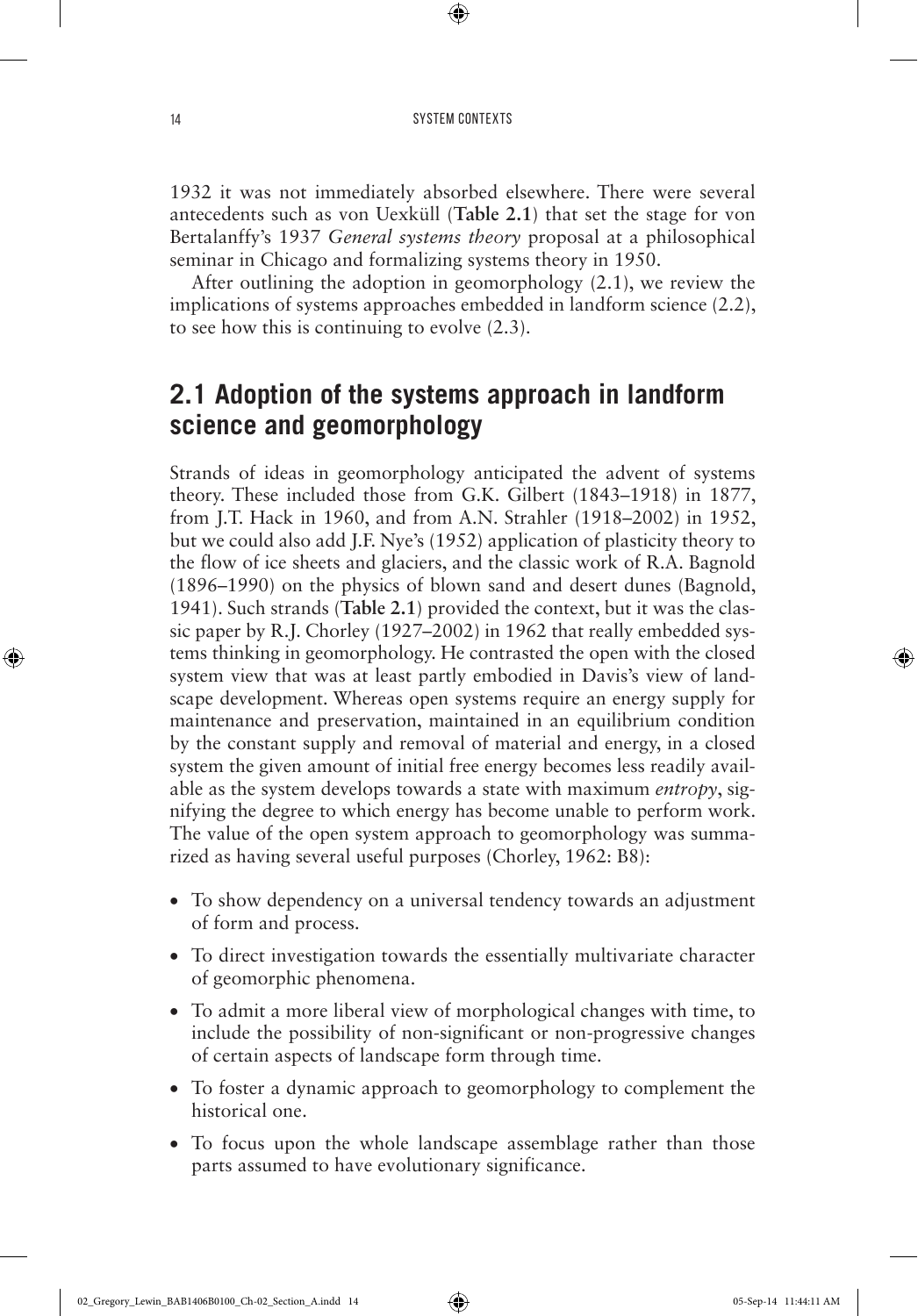⊕

- To encourage geomorphic investigations in those areas where the evidence for erosional history may be deficient.
- To direct attention to the heterogeneity of spatial organization.

However, Huggett (2007), in his review of the systems approach in geomorphology, suggested that it was Strahler (1950; 1952: see also 1980), rather earlier, who introduced open systems theory to geomorphology, ushering in a revival of Gilbertian thinking. This involved concepts drawn from physics and mechanics rather than historical geology. Exemplifying the difficulty of pinpointing the actual source of concepts, the papers by Strahler and by others (**Table 2.1**) certainly provided foundations for a different way of analysis which then progressed to explicit systems approaches. The four types of system recognized (morphological, cascading, process-response, control) by Chorley and Kennedy (1971), as well as the four phases distinguished (lexical, parsing, modelling, analysis) by Huggett (1980) and their subsequent adoption, are described in **Box 2.1**.

## **2.2 Embedding and encompassing the systems approach**

Systems ideas have prompted – or at least combined with – other conceptual developments required for the further development of landform research.

Inclusion of the systems approach was important for modelling and provided a context for ideas such as equilibrium; was parallel with other ideas such as land systems and contributed to others such as Earth system science; was helpful in reconciling timeless and time bound approaches; and could stimulate new ideas and provide the basis for new developments.

Their vital importance is shown in many aspects of **modelling**. Odoni and Lane (2011) considered that a system can be imagined as having the properties of (1) objects (e.g., a grain of sediment); (2) processes that act on objects (e.g., momentum transfer whether from a fluid or other grains, that makes the grain move) and which connect objects together, and which are often specified in the form of rules or algorithms; (3) boundaries, often introduced to make the modelling problem tractable (e.g., defining the spatial extent of the deposit over which sediment movement will be simulated); (4) boundary conditions, necessary to recognize that when boundaries are involved, additional or auxiliary information is required (e.g., the sediment feed rate); and (5) exogenous drivers that cause change in the boundary conditions (e.g., a change in

◈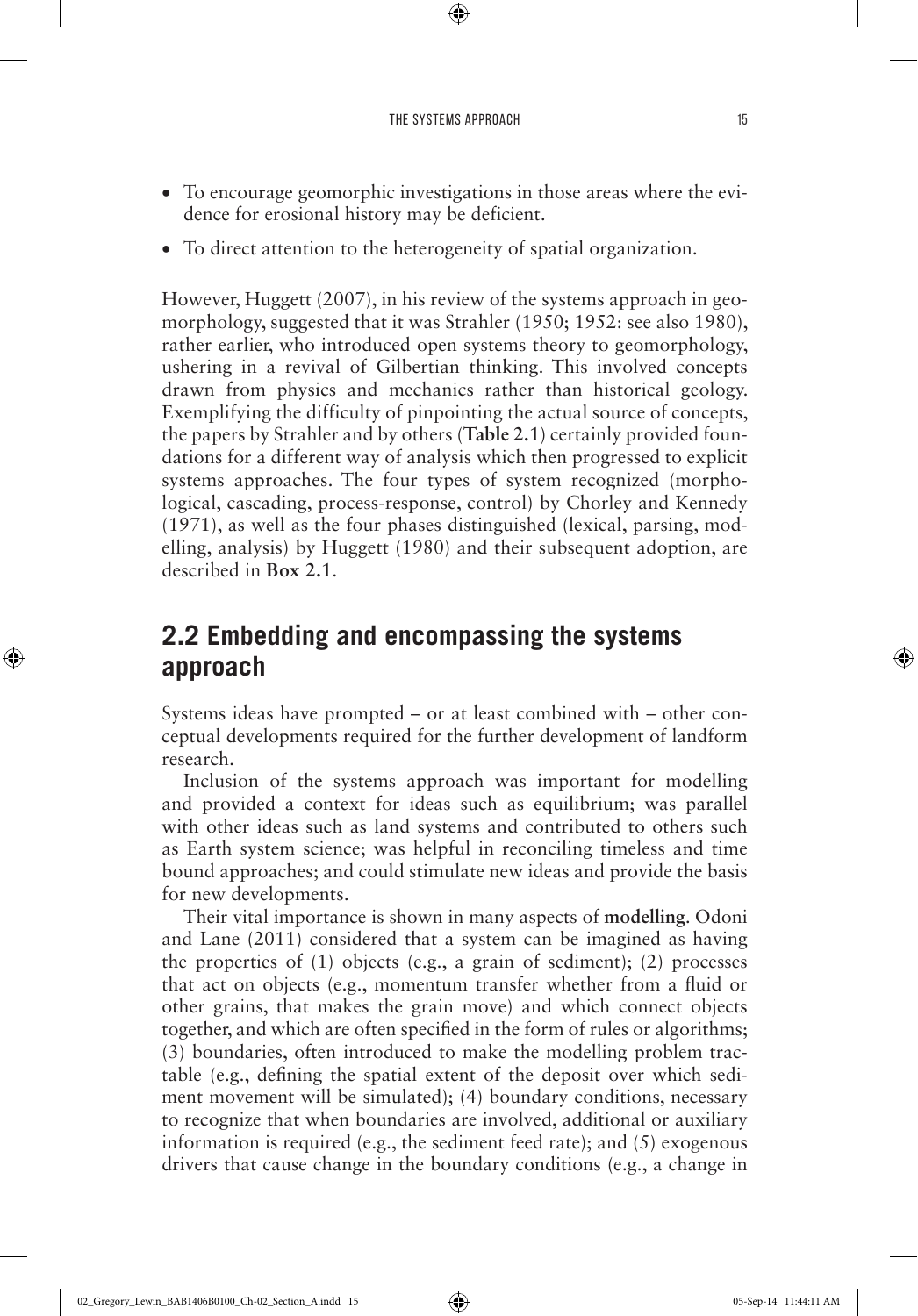⊕

sediment feed rate). These five properties are essential for the structure of many models. Over the last four decades many geomorphic models have been structured upon a systems framework, which encourages modelling involving both forms and the transfer of energy and materials necessary to analyse dynamic changes in geomorphology.

Use in relation to other concepts included **equilibrium**: this is a concept which has been thought about for more than one hundred years, and has now been conceived of in several ways including steady state, dynamic, or metastable equilibrium (see Chapter 6). It was placed in context by the advent of systems thinking. An *open system* condition may be assumed in which quantities of stored energy or matter are adjusted so that the input, throughput and output of energy or matter are balanced. Although the conceptual frameworks of systems analysis and geomorphic equilibrium can be divergent in many respects (Mayer, 1992), it has been argued that many geomorphic system states and behaviours, often interpreted as showing a tendency towards the establishment and maintenance of steady-state equilibrium, are actually emergent outcomes of two simple principles – gradient selection and threshold-mediated modulation (Phillips, 2011b). It is explained in Chapter 6 that the contemporary interpretation of equilibrium is significant and useful but not universal, does not necessarily have a single final equilibrium state, and can be visualized in different ways including as a metaphor.

The **land systems approach** is an example of a specific development that was aided by the systems approach. Resource surveys introduced by the Australian Commonwealth Scientific Industrial Research Organization (CSIRO) in 1946, designated land systems as areas or groups of areas with recurring patterns of topography, soils and vegetation with a relatively uniform climate. The implementation of this approach, employed especially for the management of resources and modified for application to urban and suburban areas, was greatly advanced by satellite remote sensing and GIS. The approach has been adapted for other geomorphological studies of landscapes, especially those that include multiple remnant components making up an overprinted palimpsest of former conditions (see Chapter 15). Thus as the withdrawal of glacier ice exposed landscapes, usually over timescales of 10<sup>1</sup>–>10<sup>4</sup> years, six paraglacial landsystems have been identified (Ballantyne, 2002a): rock slopes, drift-mantled slopes, glacier forelands, and alluvial, lacustrine and coastal systems – each containing a wide range of paraglacial landforms and sediment facies. **Paraglacial** (Church and Rider, 1972) may be defined as 'non-glacial Earth surface processes, sediment accumulations, landforms, land systems and landscapes that are directly conditioned by glaciation and deglaciation' (Ballantyne, 2002a; Ballantyne, 2003), so that the paraglacial is the period of readjustment from glacial to non glacial conditions (Church and

◈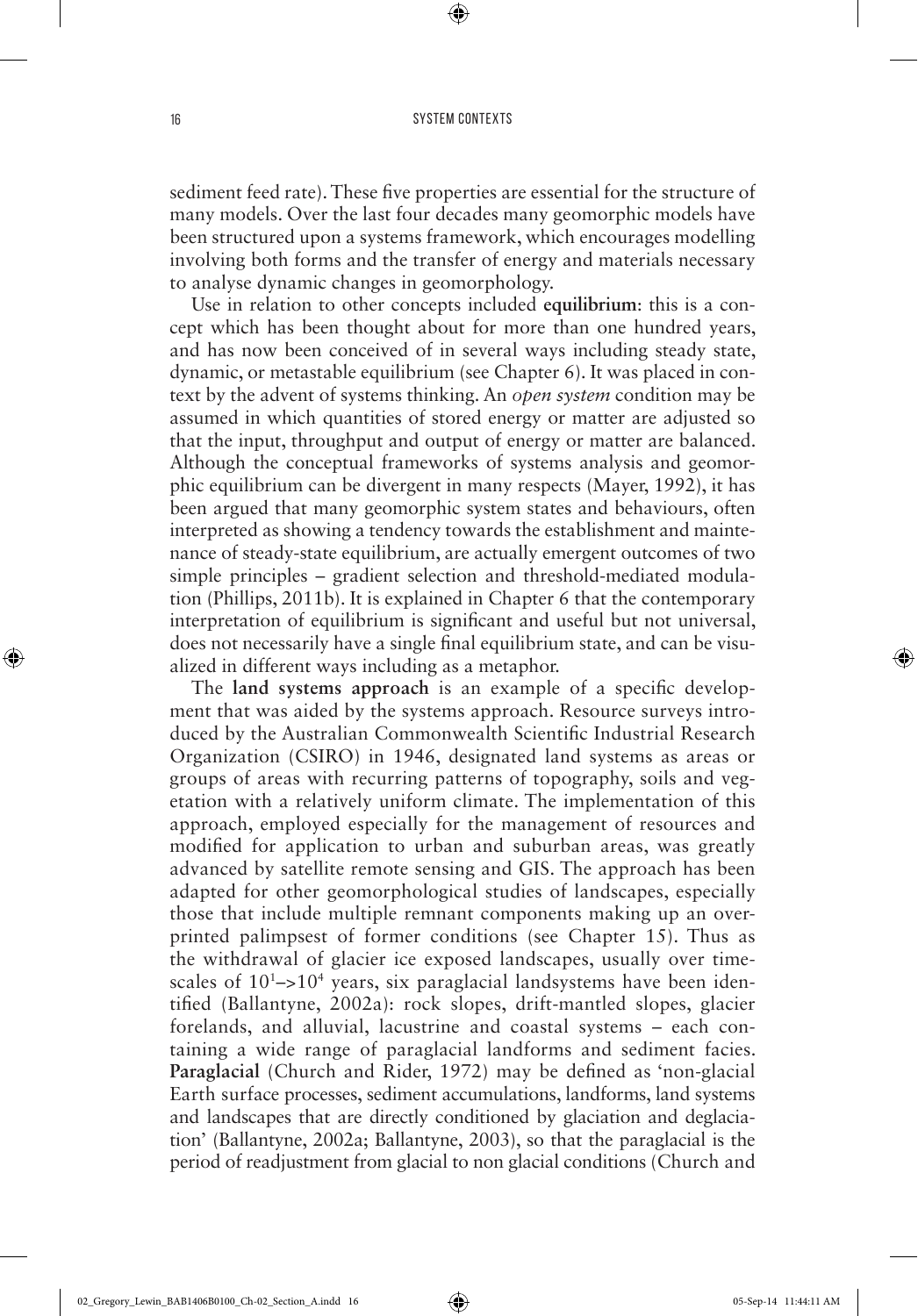⊕

Slaymaker, 1989; Slaymaker and Kelly, 2007:167), and research data on rates of operation of some paraglacial systems have been compiled (Ballantyne, 2002a). Striking landforms in the area of the southern Laurentide ice sheet were analysed in terms of seven land systems (Colgan et al., 2003). The Satujökull foreland of the northern Hofsjökull ice cap in central Iceland shows a clear signature of glacial land system overprinting as a result of complex glacier behaviour during the historical period. Landsystem 1, comprising a wide arc of ice-cored moraine and controlled ridges lying outside fluted and drumlinized terrain, is indicative of polythermal conditions. Landsystem 2 contains most of the diagnostic criteria for a surging glacier landsystem with records of two separate surges. Observation of landsystem overprinting, especially in response to changing thermal regimes and/ or glacier dynamics, and particularly by different flow units in the same glacier, is rarely reported but is crucial to the critical application of modern landsystem analogues to Quaternary palaeo-glaciological reconstruction (Evans, 2011).

More recently developed is **Earth System Science.** Appearing in 1988 (NASA, 1988) and stated in the Amsterdam declaration of 2001, this is the study of Earth as a total system with various components, such as the atmosphere, hydrosphere, biosphere and lithosphere. It therefore embraces geomorphology. It has been suggested (Lovelock, 2009) that this concept grew within the Earth science community to form an intellectual environment for explaining the flood of new knowledge about the Earth. It arose from Gaia theory but did not encompass habitability as the goal for the self-regulation of the Earth's climate and chemistry. Although it is seen as an all-embracing science envelope, Clifford and Richards (2005) concluded that earth system science (ESS) constitutes an oxymoron; it should be seen neither as an alternative to the traditional scientific disciplines, nor regarded as a wholesale replacement for a traditional vision of environmental science, but rather as an adjunct approach. Subsequently it was suggested (Richards and Clifford, 2008) that LESS (local environmental systems science) would be a more appropriate focus for geomorphology. Perhaps **Gaia theory** – introduced by Lovelock in the 1980s as 'a view of the Earth that sees it as a self-regulating system made up from the totality of organisms, the surface rocks, the ocean and the atmosphere tightly coupled as an evolving system' (Lovelock, 2009) – is the best example of an idea that had developed from systems and provides a context for them. Lovelock (2009) quotes the Nobel Prizewinner Jacques Monod (1970) who drew attention to holistic schools which, phoenix-like, are reborn in every generation, and the analytical attitude (reductionist) was doomed to fail in its attempts to reduce the properties of a very complex organization to the 'sum of its parts'. However, a systems approach can accommodate both holistic and reductionist approaches.

◈

⊕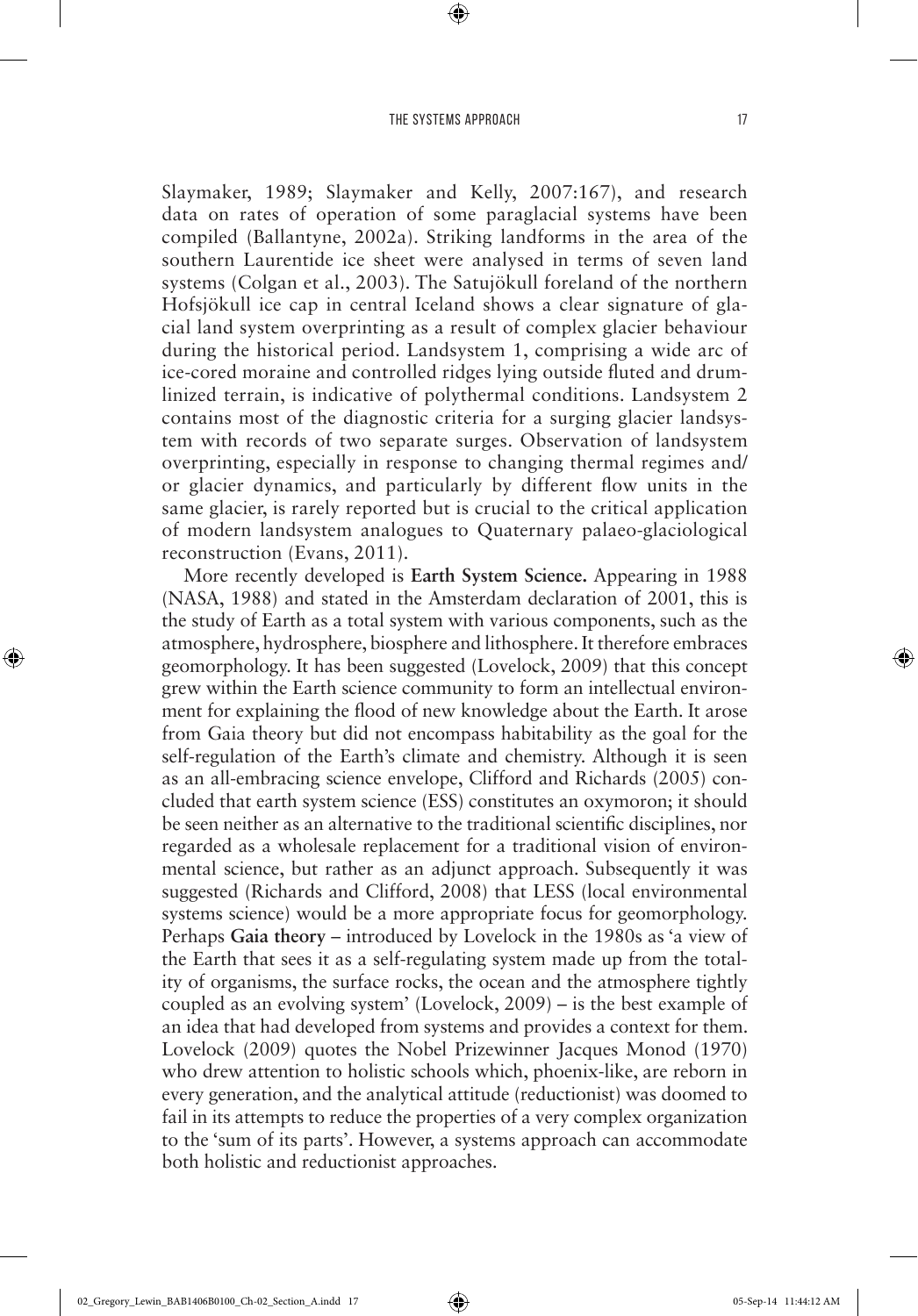⊕

The systems approach could reconcile **timeless** and **time bound**  approaches. When the systems approach was developed in the 1960s it was associated with the surge of process geomorphology (timeless) and, at that stage, was almost independent from research undertaken on landscape development (time bound). However, systems can be the basis for a reunification of the two approaches, as exemplified by the use of land systems which may include inherited elements. The likelihood of any landscape or geomorphic system existing at a particular place and time with such effect as to exclude all its predecessors is negligibly small. This idea has also been extended in terms of the 'perfect landscape', conceptualized as being the result of the combined interacting effects of multiple environmental controls and forcings to produce an outcome that is highly improbable, in the sense of duplication at any other place or time. Geomorphic systems have multiple and variable environmental controls and forcings, which allow for many possible landscapes and system states (Phillips, 2006a). The analogy here is with 'the perfect storm' that arises when all possible formative factors occur together. A perfect landscape perspective (Phillips, 2007) leads toward a world view that landforms and landscapes are circumstantial, contingent results of deterministic laws operating in a specific environmental context such that multiple outcomes are possible (see Chapters 7 and 15). This contrasts with the earlier view embracing single outcomes for a given set of laws and initial conditions. Thus Huggett (2007) sees this as a powerful and integrative new view, proposing landscapes and landforms as circumstantial and contingent outcomes of deterministic laws operating in a specific environmental and historical context, with several outcomes possible for each set of processes and boundary conditions. If capable of reconciling different geomorphological traditions, this could be a great success for the systems approach.

The **development of new ideas** has been fostered by the adoption of the systems approach, as shown by some of the above examples. Some have developed within geomorphology as illustrated by the instability principle developed by Scheidegger (1983) to connote the way in which equilibrium in geomorphic systems is commonly unstable. Any deviation from the equilibrium state may be self-reinforcing, causing the deviation to grow with increasing irregularity over time, as illustrated by the growth of cirques. Linking ecological and geomorphological systems, often previously largely conceptualized as independent, has fostered other ideas. Ecological 'memory', which encompasses how a subset of abiotic and biotic components are selected and reproduced by recursive constraints on each other, is reflected in the way that on-going interactions between ecology and geomorphology become encoded in the landscape (Stallins, 2006). What this means is that repeated interactions make up a history or trajectory of change in which what follows at each

◈

⊕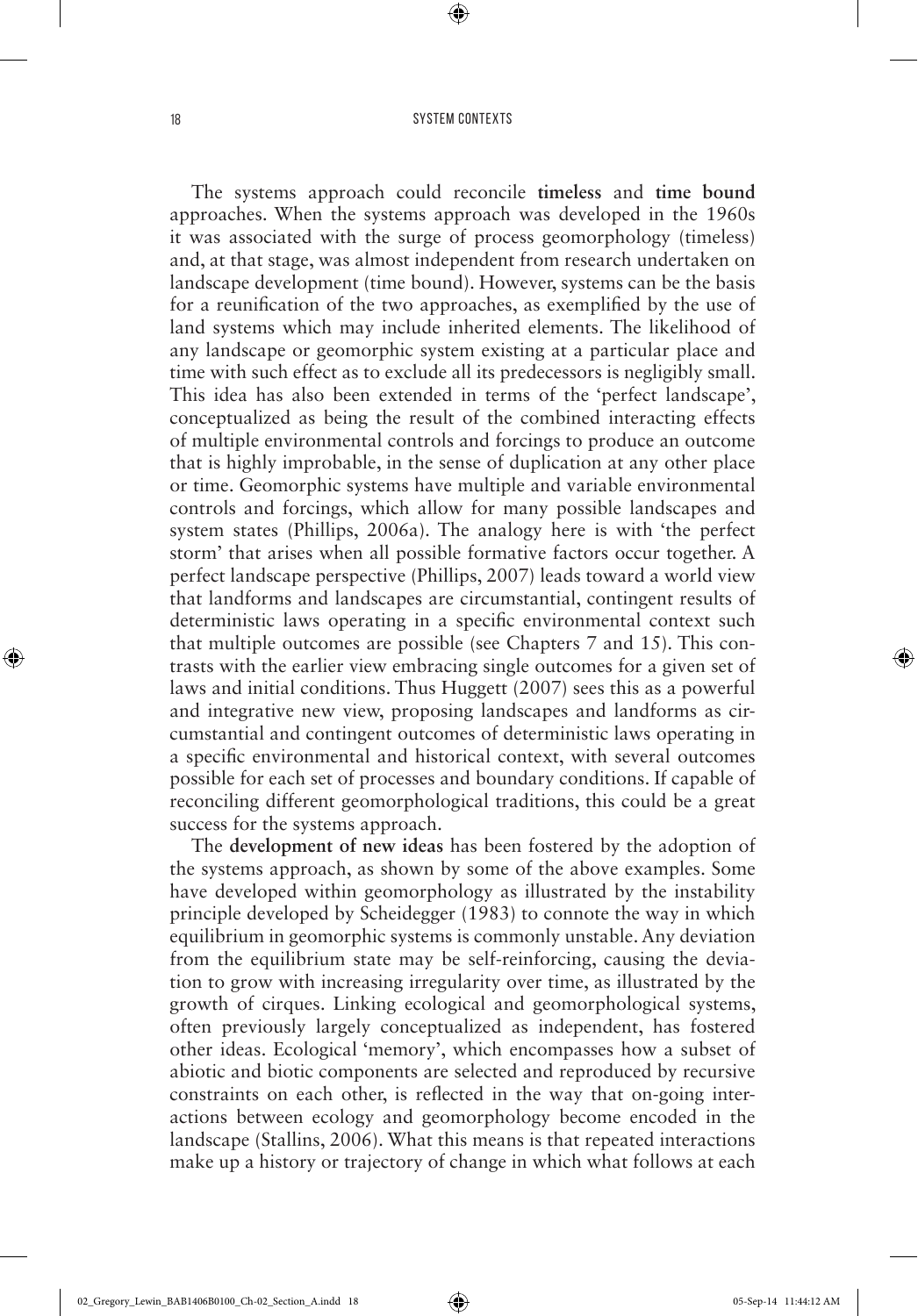⊕

stage is determined by the interactions which have taken place before, and not just the ones that can be observed at particular points in time. Disturbance regimes are a further example showing how non-linear systems react to human-induced and natural disturbances, illustrated by arid hillslopes, weathering systems in deglaciated areas and vegetated dunes in drylands (Viles et al., 2008). More widely, 'disturbance' can refer to any externally driven perturbation: geomorphology can be concerned with how landforms and landscapes respond to disturbances and to variable boundary conditions, and hence to how geomorphic systems coevolve with climate, ecosystems, soils and other environmental systems (Phillips, 2011a). This allows the assessment of geomorphic changes and responses to be based on *response* (reaction and relaxation times), *resistance*, *resilience* (recovery ability) and *recursion* (positive and/or negative feedbacks) – the 4 Rs put forward by Phillips (2009; 2011). Small-World Networks (SWN) are networks with a special structure that model the relationships in the real world including those in ecosystems, so that it is possible to visualize geomorphic systems as coupled subsystems with SWN traits characterized by tightly connected clusters of components, with fewer connections between the clusters (Phillips, 2012a).

Thus Thornes and Ferguson (1981) extended conceived applications from *simple systems* (which involve no more than three or four variables, utilize Newtonian laws, and can be handled by relatively simple techniques, including regression models and partial differential equations possibly extending to finite difference methods) to *systems of complex disorder* (involving large numbers of components/variables but only weak linkages between them, requiring probabilistic methods of statistical mechanics, including probabilistic approaches to soil creep and to stream networks, coastal spit simulation and Box Jenkins models). Systems of complex order were also recognized and these have been developed in conjunction with non-linear dynamical systems in a complexity approach to the interpretation of landforms (see Chapter 7).

## **2.3 Conclusion**

◈

Systems are now an integral part of geomorphology. The concept originated in other sciences and especially biology, but now embedded in geomorphology it is fundamental in facilitating significant developments in the discipline, especially those associated with non-linear dynamical systems. Furthermore, as Chorley (1962) stated in his seminal paper, 'It is only through . . . application of systems analysis that considerations of the management of the natural environment can be elevated above mere *ad hoc* book-keeping to form part of a broader scholarly discipline which focuses on the conservational aspects of geographical